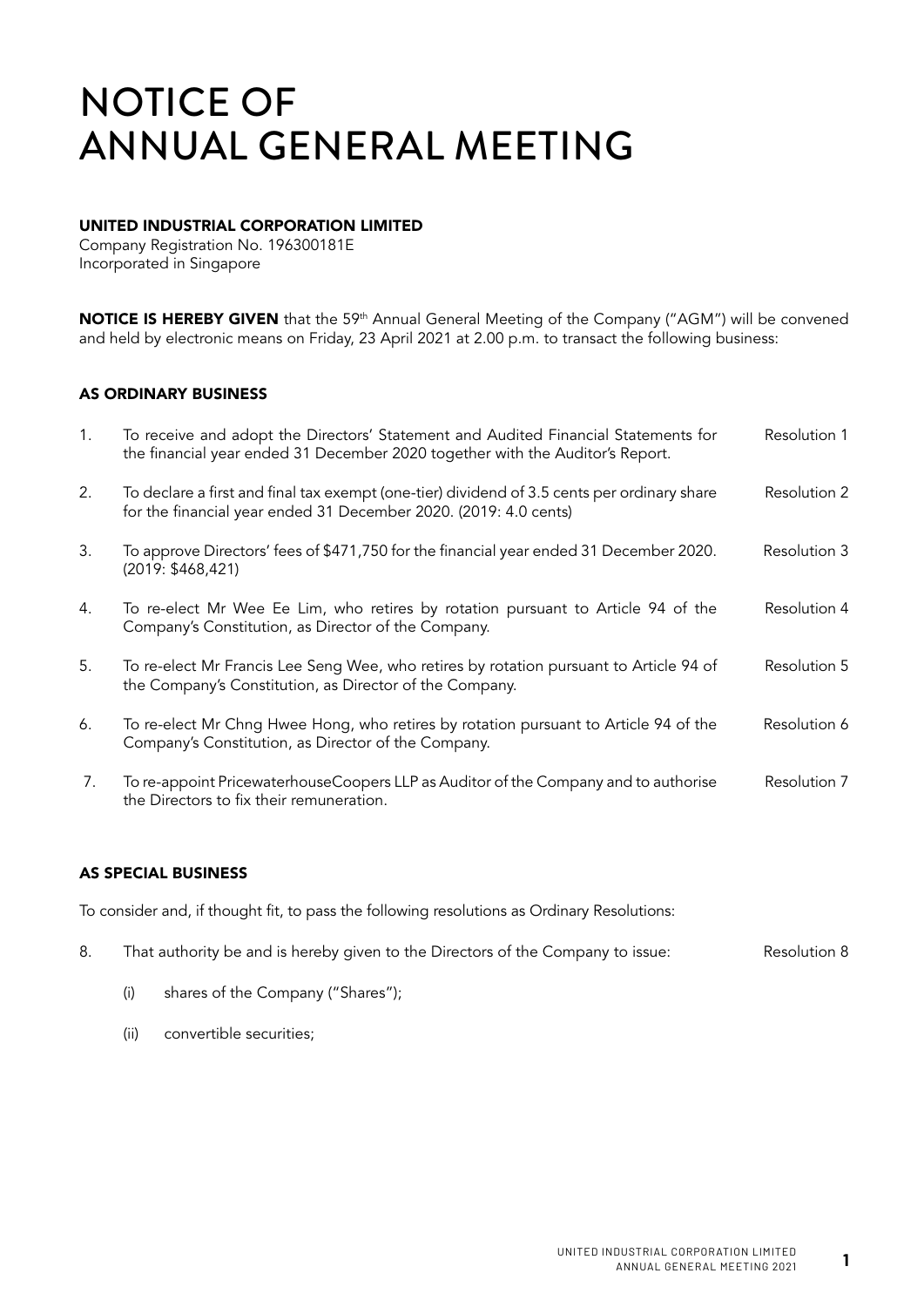- (iii) additional convertible securities issued pursuant to adjustments made in accordance with the listing manual of the Singapore Exchange Securities Trading Limited (the "SGX-ST") for the time being in force (the "Listing Manual") (notwithstanding the authority conferred by this Resolution may have ceased to be in force, provided that the adjustment does not give the holder a benefit that a shareholder does not receive); or
- (iv) Shares arising from the conversion of the securities in (ii) and (iii) above (notwithstanding the authority conferred by this Resolution may have ceased to be in force),

(whether by way of rights, bonus, or otherwise or pursuant to any offer, agreement or option made or granted by the Directors during the continuance of this authority which would or might require Shares or convertible securities to be issued during the continuance of this authority or thereafter) at any time to such persons upon such terms and conditions and for such purposes as the Directors may, in their absolute discretion, deem fit,

provided that:

- (a) the aggregate number of Shares and convertible securities to be issued pursuant to this Resolution (including Shares to be issued in pursuance of convertible securities made or granted pursuant to this Resolution) does not exceed 50% of the total number of issued Shares (excluding treasury shares) (as calculated in accordance with sub-paragraph (b) below), provided that the aggregate number of Shares and convertible securities to be issued other than on a pro rata basis to shareholders of the Company (including Shares to be issued in pursuance of convertible securities made or granted pursuant to this Resolution) does not exceed 20% of the total number of issued Shares (excluding treasury shares)(as calculated in accordance with sub-paragraph (b) below);
- (b) (subject to such other manner of calculation as may be prescribed by the SGX-ST) for the purpose of determining the aggregate number of Shares that may be issued under sub-paragraph (a) above, the percentage of issued Shares shall be based on the total number of issued Shares (excluding treasury shares) at the time of the passing of this Resolution, after adjusting for:
	- (1) any new Shares arising from the conversion or exercise of convertible securities;
	- (2) any new Shares arising from exercising share options or vesting of share awards, provided the options or awards were granted in compliance with the Listing Manual; and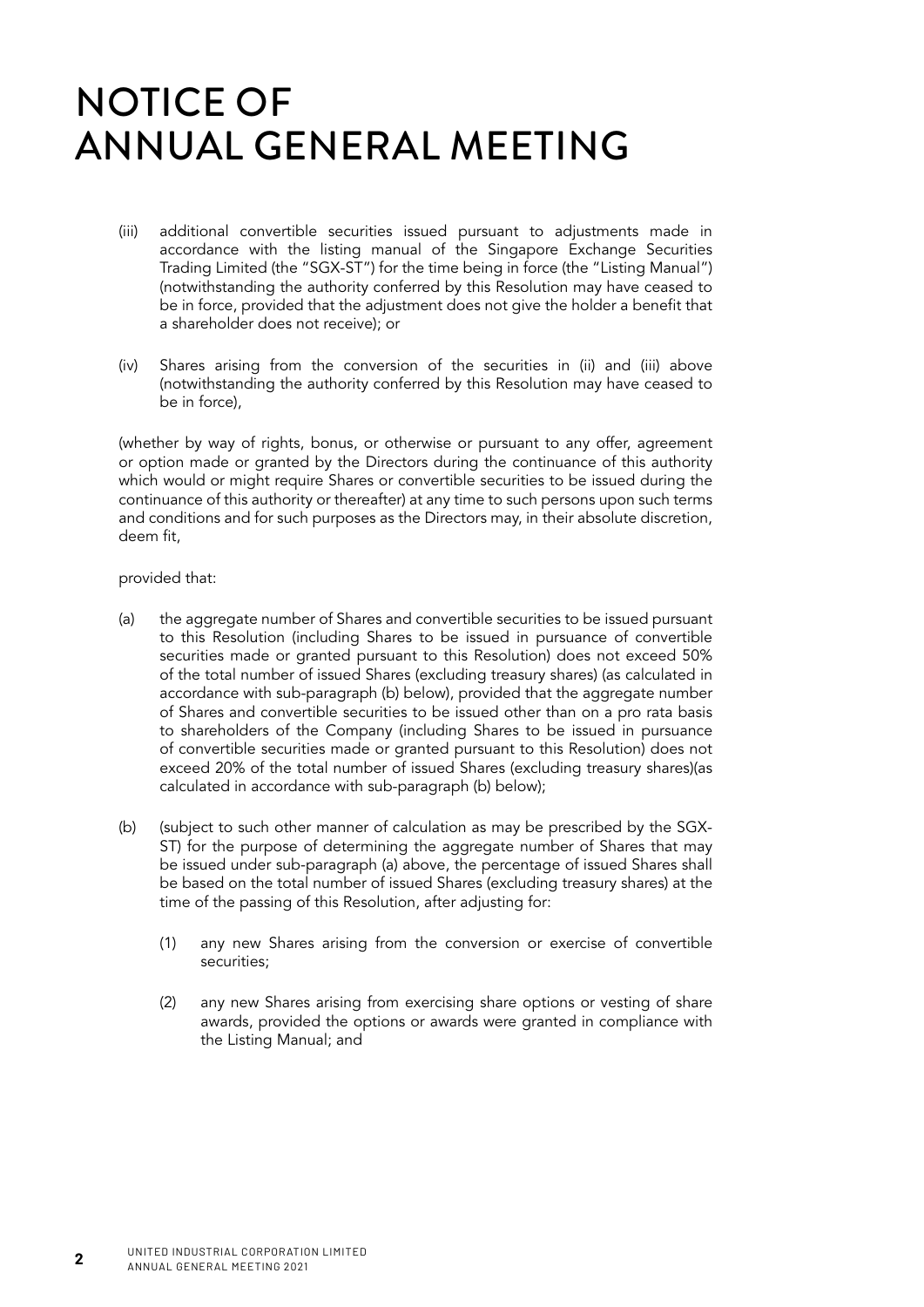(3) any subsequent bonus issue, consolidation or subdivision of Shares;

such that adjustments in accordance with sub-paragraphs (1) and (2) above are only to be made in respect of new shares arising from convertible securities, share options or share awards which were issued and outstanding or subsisting at the time of the passing of this Resolution.

- (c) in exercising the authority conferred by this Resolution, the Company complies with the Listing Manual (unless such compliance has been waived by the SGX-ST) and the Constitution of the time being of the Company; and
- (d) such authority shall, unless revoked or varied by the Company at a general meeting, continue to be in force until the conclusion of the next Annual General Meeting of the Company or the date by which the next Annual General Meeting of the Company is required by law to be held, whichever is the earlier.
- 9. That the Directors be and are hereby authorised pursuant to Section 161 of the Companies Act, Cap. 50, to allot and issue from time to time such number of Shares as may be required to be issued pursuant to the exercise of options under the United Industrial Corporation Limited Share Option Scheme (the "Scheme"), provided that the aggregate number of Shares to be issued pursuant to the Scheme shall not exceed 5% of the total number of issued Shares (excluding treasury shares) from time to time. Resolution 9

By Order of the Board

#### Teo Hwee Ping

Company Secretary Singapore, 1 April 2021

#### NOTES TO RESOLUTIONS

- 1. In relation to Resolution 4, Mr Wee Ee Lim will, upon re-election, continue as a Member of the Board of Directors. He is considered a Non-Executive and Non-Independent Director. He is the Deputy Chairman of UOL Group Limited, uncle of Mr Eu Zai Jie, Jonathan, Chief Operating Officer and the son of Dr Wee Cho Yaw, the Chairman and substantial shareholder of the Company.
- 2. In relation to Resolution 5, Mr Francis Lee Seng Wee will, upon re-election, continue as a Member of the Board of Directors. He is considered a Non-Executive and Independent Director.
- 3. In relation to Resolution 6, Mr Chng Hwee Hong will, upon re-election, continue as the Chairman of the Remuneration Committee and a Member of the Audit Committee. He is considered a Non-Executive and Independent Director.

Please refer to the sections entitled "Board of Directors" and "Additional Information on Directors Seeking Re-election" in the Annual Report 2020 for information on the above Directors seeking re-election.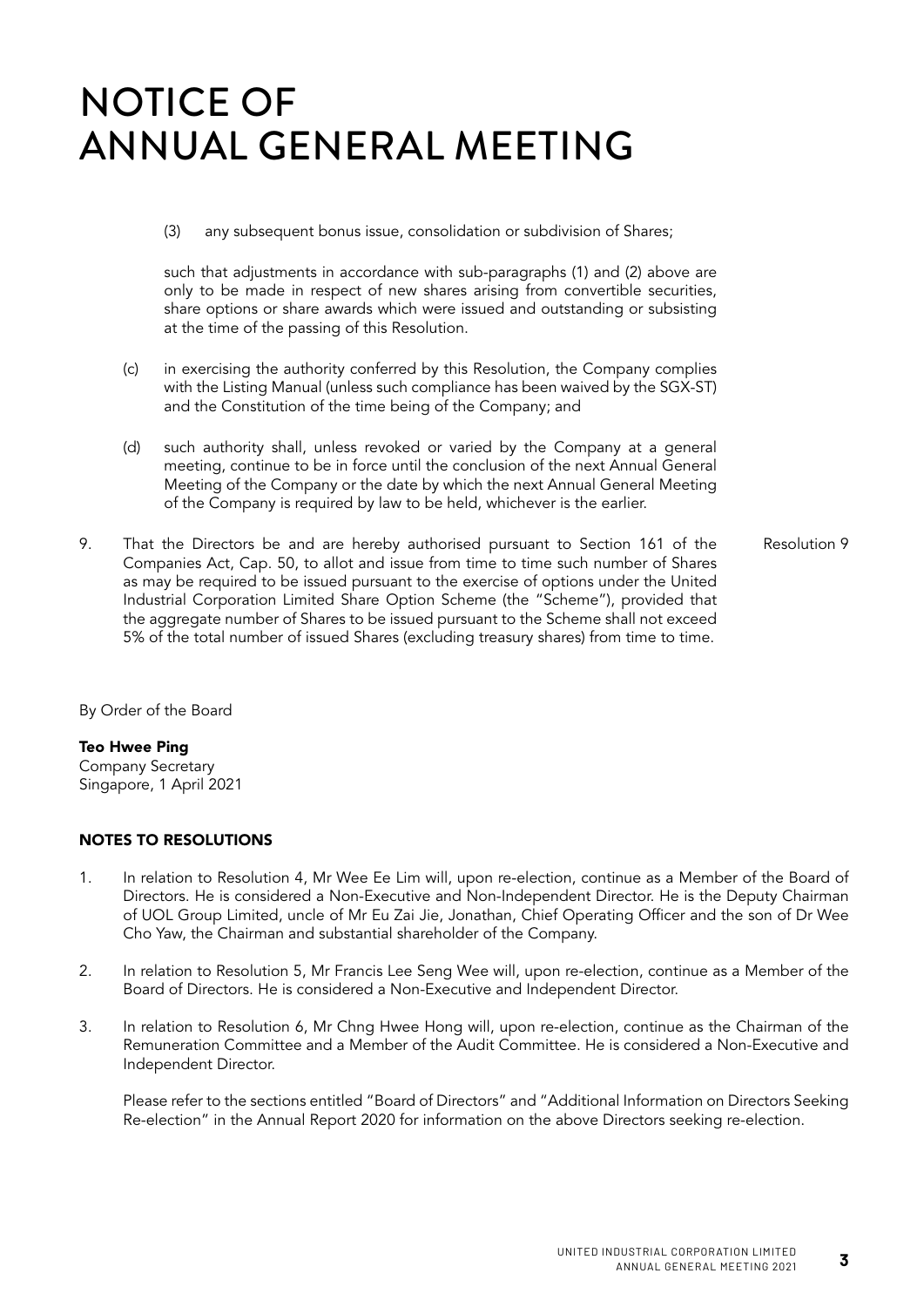4. Resolution 8 is to authorise the Directors, from the date of this AGM until the date of the next Annual General Meeting is held or required by law to be held, whichever is earlier (unless such authority is revoked or varied at a general meeting), to issue Shares and to make or grant convertible securities, and to issue Shares in pursuance of such convertible securities, without seeking any further approval from shareholders at a general meeting, up to a number not exceeding 50% of the total number of issued Shares (excluding treasury shares) (calculated as described), provided that the total number of issued Shares and convertible securities which may be issued other than on a pro rata basis to shareholders does not exceed 20% of the total number of issued Shares (excluding treasury shares) (calculated as described). For the purpose of determining the aggregate number of issued Shares that may be issued, the total number of issued Shares (excluding treasury shares) will be calculated as described.

#### IMPORTANT NOTES

In view of the current COVID-19 situation and the related safe distancing measures in Singapore, the Company will be conducting the AGM by electronic means pursuant to the COVID-19 (Temporary Measures)(Alternative Arrangements for Meetings for Companies, Variable Capital Companies, Business Trusts, Unit Trusts and Debenture Holders) Order 2020 and the Joint Statement of the Accounting and Corporate Regulatory Authority, Monetary Authority of Singapore and Singapore Exchange Regulation issued on 1 October 2020 titled "Guidance on the Conduct of General Meetings Amid Evolving COVID-19 situation".

Shareholders of the Company ("**Members**") should take note of the following AGM arrangements:

- (1) **Attendance in Person:** In view of the current COVID-19 situation, Members will not be able to attend the AGM in person. Members may participate at the AGM by (i) observing and/or listening to the AGM proceedings via live audio-visual webcast or live audio-only stream; (ii) submitting questions in advance of the AGM; and/or (iii) appointing the Chairman of the AGM as proxy to attend and vote on their behalf at the AGM.
- (2) Pre-registration: To participate at the AGM, Members are required to register at [https://online.meetings.](https://online.meetings.vision/uic-registration) [vision/uic-registration b](https://online.meetings.vision/uic-registration)y 2.00 p.m. on 20 April 2021 (being 72 hours before the time appointed for holding the AGM) to enable the Company to verify their membership. Once verified, authenticated Members will receive an email by 22 April 2021 containing directions and a link to participate at the AGM. Members who do not receive an email by 22 April 2021 but have registered by 2.00 p.m. on 20 April 2021 should contact our share registrar, KCK CorpServe Pte Ltd at 64964993 or uic-agm@kckcs.com.sg.

**Submission of proxy form:** Members will only be able to vote at the AGM by appointing the Chairman as proxy to vote on their behalf. The proxy form for the AGM is accessible on the Company's website at http://www.uic.com.sg/investor-relations/agm-egm and on the SGX website at www.sgx.com/securities/ company-announcements. A Member (whether individual or corporate) must give specific instructions as to voting, or abstentions from voting, in respect of a resolution in the form of proxy, failing which the appointment of the Chairman of the AGM as proxy for that resolution will be treated as invalid. Duly completed proxy forms must be deposited (i) by email to proxyform@trustedservices.com.sg or (ii) by post to 456 Alexandra Road #14-02, Fragrance Empire Building, Singapore 119962, by 2.00 p.m. on 20 April 2021 (being 72 hours before the time appointed for holding the AGM). In view of the current COVID-19 situation, Members are strongly encouraged to submit completed proxy forms electronically via email to proxyform@trustedservices.com.sg to ensure that they are received by the Company before the stipulated deadline.

Submission by a Member of a valid proxy form appointing the Chairman of the AGM as proxy by 2.00 p.m. on 20 April 2021 will supersede any previous proxy form appointing a proxy(ies) submitted by that Member.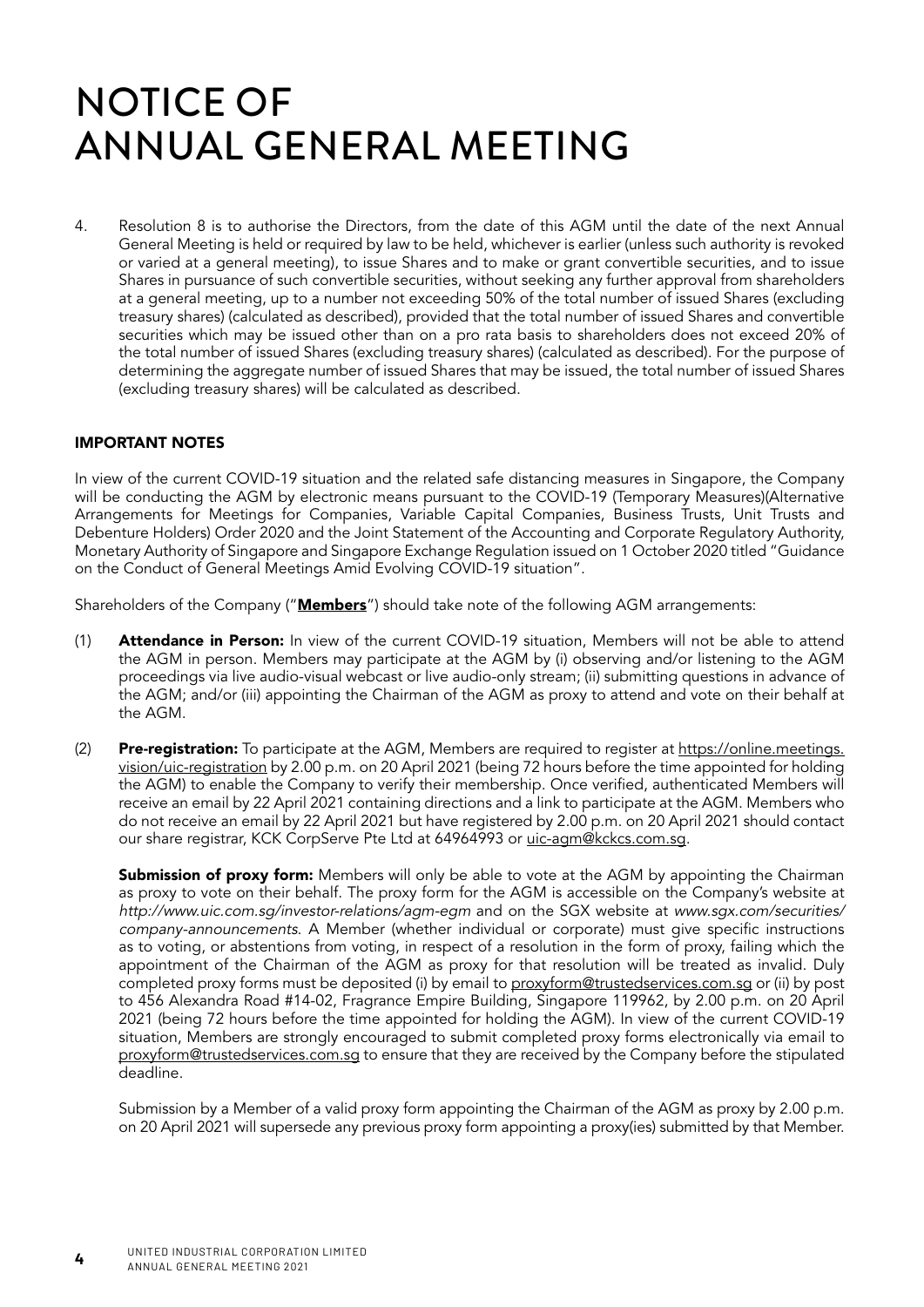- (3) Voting by Relevant Intermediary Shareholders: CPF or SRS investors who wish to vote should approach their respective CPF Agent Banks or SRS Operators at least seven working days before the AGM in order to allow sufficient time for their respective intermediaries to submit a proxy form by 2.00 p.m. on 20 April 2021 (being 72 hours before the time appointed for holding the AGM) to the Company to appoint the Chairman of the AGM to vote on their behalf.
- (4) **Submission of Questions:** Authenticated Members may submit questions relating to the resolutions by email to agm@uic.com.sg or by post to 24 Raffles Place #22-01/06 Clifford Centre Singapore 048621 (Attention: The Company Secretary) by 2.00 p.m. on 16 April 2021.

In view of the current COVID-19 situation, Members are strongly encouraged to submit questions by email to ensure that they are received by the Company by the stipulated deadline. The Company will endeavour to address substantial and relevant questions relating to the resolutions (as may be determined by the Company in its sole discretion) and answers shall be made available on the Company's corporate website at www.uic.com.sg/investor-relations/agm-egm and on the SGX website at www.sgx.com/securities/ company-announcements prior to the AGM.

AGM-related documents are available on the Company's corporate website at www.uic.com.sg/investor-relations/ agm-egm and on the SGX website at www.sgx.com/securities/company-announcements. Members may request for printed copies of the 2020 Annual Report by completing and submitting the Request Form accompanying this Notice.

Due to the constantly evolving COVID-19 outbreak, the Company may be required to change its AGM arrangements at short notice. Members are advised to check the Company's corporate website regularly for updates on the AGM. For more information, Members may refer to the FAQs on the Company's corporate website at www.uic.com.sg/investor-relations/agm-egm and on the SGX website at www.sgx.com/securities/ company-announcements.

#### RECORD DATE AND DIVIDEND PAYMENT DATE

Subject to Members' approval being obtained for the proposed First and Final cash dividend (one-tier tax exempt) of 3.5 cents per ordinary share for the financial year ended 31 December 2020, the Register of Members and Share Transfer Books of the Company will be closed at 5.00 p.m. on 7 May 2021 ("Record Date"), for the preparation of dividend warrants, and will be paid on 28 May 2021.

Duly completed transfers of shares received by the Company's Share Registrar, Messrs KCK CorpServe Pte Ltd at 333 North Bridge Road #08-00 KH KEA Building, Singapore 188721 up to 5.00 p.m. on the Record Date will be registered to determine Members' entitlements to the proposed dividend. Members whose securities accounts with The Central Depository (Pte) Limited are credited with ordinary shares in the capital of the Company as at 5.00 p.m. on the Record Date will be entitled to the proposed dividend.

#### PERSONAL DATA PRIVACY

By submitting an instrument appointing the Chairman of the AGM as proxy to attend and vote at the AGM and/ or any adjournment thereof, a Member consents to the collection, use and disclosure of the Member's personal data by the Company (or its agents or service providers) for the purpose of the processing, administration and analysis by the Company (or its agents or service providers) of the appointment of the Chairman of the AGM as proxy for the AGM (including any adjournment thereof) and the preparation and compilation of the attendance lists, minutes and other documents relating to the AGM (including any adjournment thereof), and in order for the Company (or its agents or service providers) to comply with any applicable laws, listing rules, take-over rules, regulations and/or guidelines.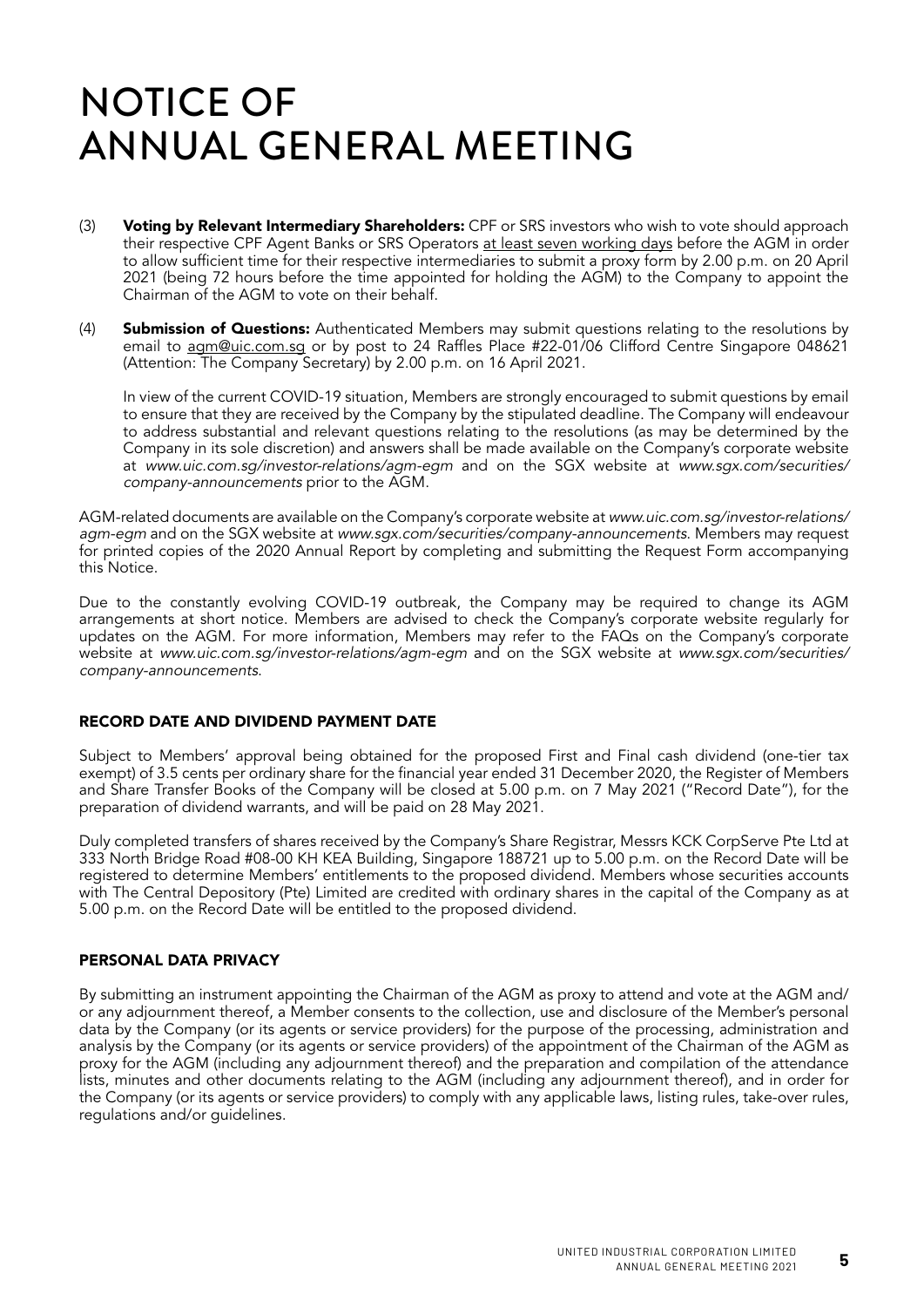#### ADDITIONAL INFORMATION ON DIRECTORS SEEKING RE-ELECTION

Pursuant to Rule 720(6) of the Listing Manual of the SGX-ST, the information relating to Mr Wee Ee Lim, Mr Francis Lee Seng Wee and Mr Chng Hwee Hong all of whom are seeking re-election as Directors at the 59<sup>th</sup> Annual General Meeting of the Company, is set out below and is to be read in conjunction with their respective biographies on pages 6 to 15 of the Annual Report:

| <b>Director</b>                                                                                                                                                                                                                      | <b>Wee Ee Lim</b>                                                                                                                                                                            | <b>Francis Lee Seng Wee</b>                                                                                   | <b>Chng Hwee Hong</b>                                                                                   |
|--------------------------------------------------------------------------------------------------------------------------------------------------------------------------------------------------------------------------------------|----------------------------------------------------------------------------------------------------------------------------------------------------------------------------------------------|---------------------------------------------------------------------------------------------------------------|---------------------------------------------------------------------------------------------------------|
| Age                                                                                                                                                                                                                                  | 59                                                                                                                                                                                           | 70                                                                                                            | 71                                                                                                      |
| Country of principal residence                                                                                                                                                                                                       | Singapore                                                                                                                                                                                    | Singapore                                                                                                     | Singapore                                                                                               |
| The Board's comments on this<br>re-election                                                                                                                                                                                          | Mr Wee Ee Lim has the<br>requisite experience<br>and capability to be<br>re-elected as Director.                                                                                             | Mr Francis Lee Seng<br>Wee has the requisite<br>experience and<br>capability to be<br>re-elected as Director. | Mr Chng Hwee Hong<br>has the requisite<br>experience and<br>capability to be<br>re-elected as Director. |
| Working experience and<br>occupation(s) during the<br>past 10 years                                                                                                                                                                  | Please refer to page 8<br>of the Annual Report.                                                                                                                                              | Please refer to page 15<br>of the Annual Report.                                                              | Please refer to page 12<br>of the Annual Report.                                                        |
| Shareholding interest in the<br>Company and its subsidiaries                                                                                                                                                                         | <b>NIL</b>                                                                                                                                                                                   | <b>NIL</b>                                                                                                    | <b>NIL</b>                                                                                              |
| Any relationship (including<br>immediate family relationships)<br>with any existing director,<br>existing executive officer, the<br>Company and/or substantial<br>shareholder of the Company or<br>any of its principal subsidiaries | Mr Wee Ee Lim is the<br>uncle of Mr Eu Zai<br>Jie, Jonathan, Chief<br>Operating Officer, and<br>the son of Dr Wee Cho<br>Yaw, the Chairman and<br>substantial shareholder<br>of the Company. | <b>NIL</b>                                                                                                    | <b>NIL</b>                                                                                              |
| Conflict of interest (including any<br>competing business)                                                                                                                                                                           | No                                                                                                                                                                                           | No                                                                                                            | No                                                                                                      |
| Undertaking (in the format set<br>out in Appendix 7.7) under Rule<br>720(1) has been submitted to the<br>Company                                                                                                                     | Yes                                                                                                                                                                                          | Yes                                                                                                           | Yes                                                                                                     |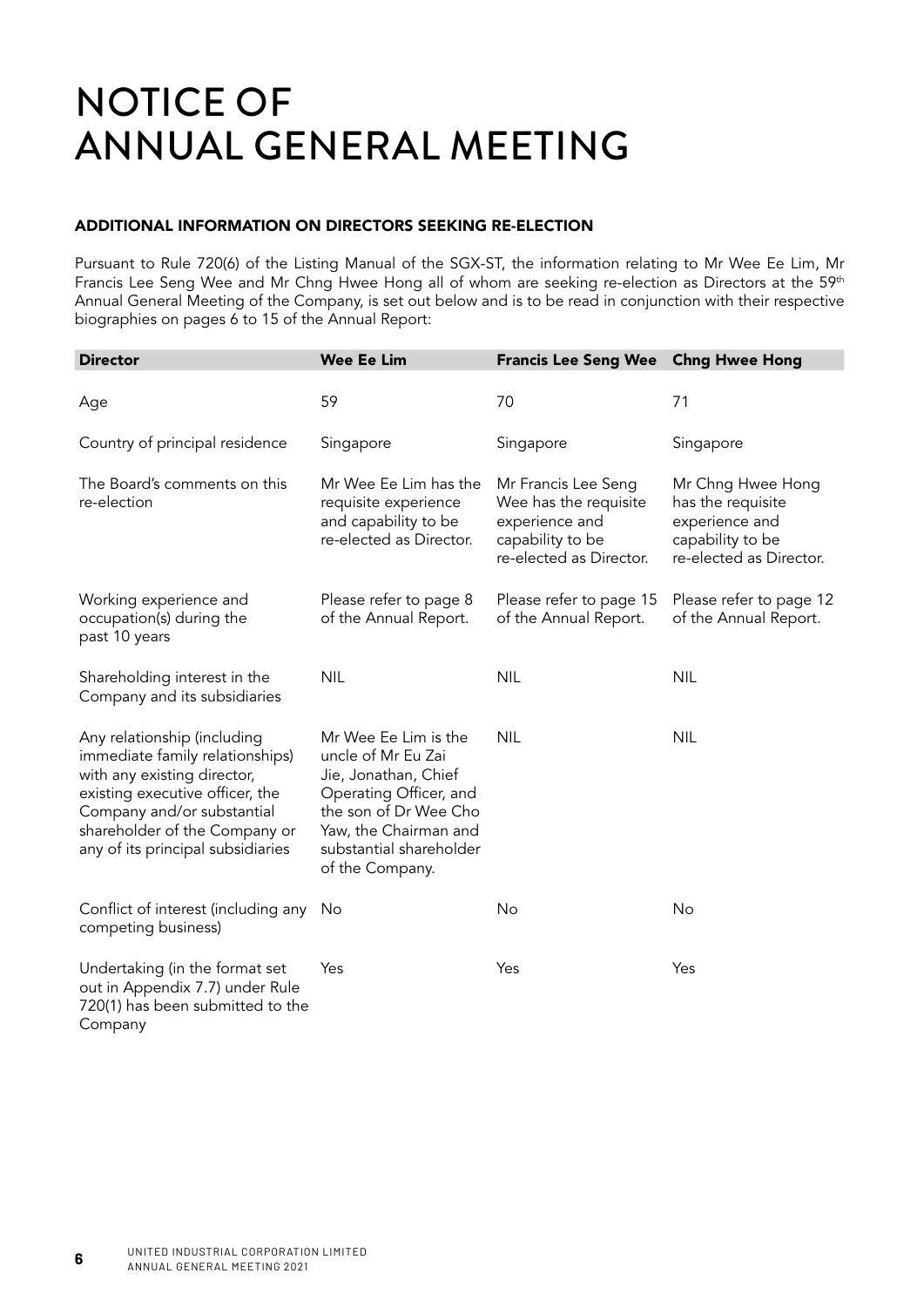Each of Mr Wee Ee Lim, Mr Francis Lee Seng Wee and Mr Chng Hwee Hong has confirmed that his answer to each of the questions set out under the section titled "Information Required" in Appendix 7.4.1 of the SGX-ST Listing Manual is in the negative:

- (a) Whether at any time during the last 10 years, an application or a petition under any bankruptcy law of any jurisdiction was filed against him or against a partnership of which he was a partner at the time when he was a partner or at any time within 2 years from the date he ceased to be a partner?
- (b) Whether at any time during the last 10 years, an application or a petition under any law of any jurisdiction was filed against an entity (not being a partnership) of which he was a director or an equivalent person or a key executive, at the time when he was a director or an equivalent person or a key executive of that entity or at any time within 2 years from the date he ceased to be a director or an equivalent person or a key executive of that entity, for the winding up or dissolution of that entity or where that entity is the trustee of a business trust, that business trust, on the ground of insolvency?
- (c) Whether there is any unsatisfied judgement against him?
- (d) Whether he has ever been convicted of any offence, in Singapore or elsewhere, involving fraud or dishonesty which is punishable with imprisonment or has been the subject of any criminal proceedings (including any pending criminal proceedings of which he is aware) for such purpose?
- (e) Whether he has ever been convicted of any offence, in Singapore or elsewhere, involving a breach of any law or regulatory requirement that relates to the securities or futures industry in Singapore or elsewhere, or has been the subject of any criminal proceedings (including any pending criminal proceedings of which he is aware) for such breach?
- (f) Whether at any time during the last 10 years, judgement has been entered against him in any civil proceedings in Singapore or elsewhere involving a breach of any law or regulatory requirement that relates to the securities or futures industry in Singapore or elsewhere, or a finding of fraud, misrepresentation or dishonesty on his part, or he has been the subject of any civil proceedings (including any pending civil proceedings of which he is aware) involving an allegation of fraud, misrepresentation or dishonesty on his part?
- (g) Whether he has ever been convicted in Singapore or elsewhere of any offence in connection with the formation or management of any entity or business trust?
- (h) Whether he has ever been disqualified from acting as a director or an equivalent person of any entity (including the trustee of a business trust), or from taking part directly or indirectly in the management of any entity or business trust?
- (i) Whether he has ever been the subject of any order, judgement or ruling of any court, tribunal or governmental body permanently or temporarily enjoining him from engaging in any type of business practice or activity?